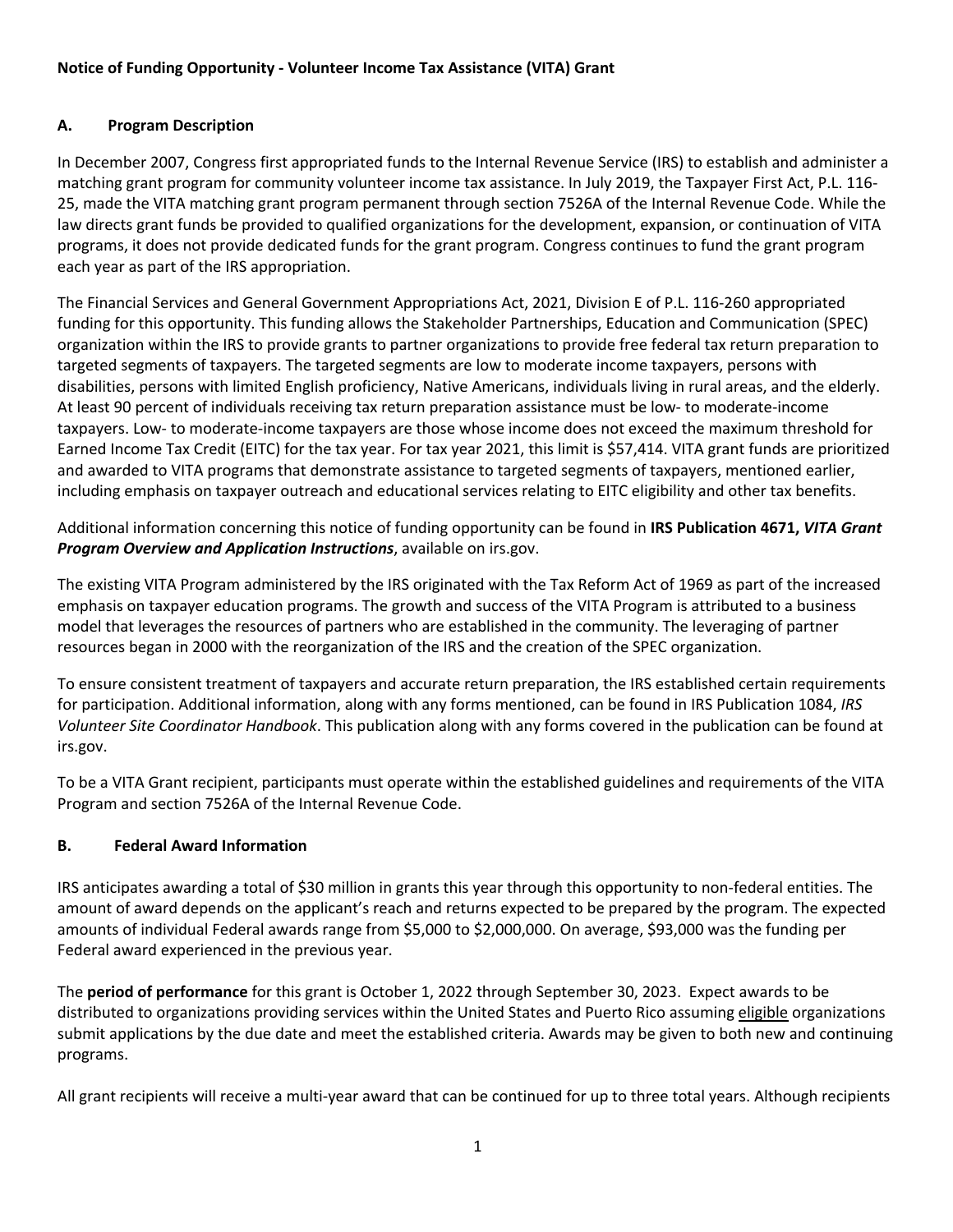will not be subject to the technical evaluation for the second and third years of a multi-year award, the second and third years will be funded subject to satisfactory performance, compliance with program terms, and availability of appropriated funds. Multi-year recipients must submit an abbreviated application for the second and third years of the multi-year award.

### **C. Eligibility Information**

- 1. *Eligible Applicants –* Applicants must already be classified as one of the following:
	- A private or public non-profit organization that qualified for and received an IRS determination letter confirming the organization's tax exemption under section 501 of the Internal Revenue Code, including but not limited to credit unions and faith based and community organizations,
	- A public, nonprofit, or proprietary (privately owned profit-making) college, university, vocational school, or other postsecondary educational institution located in the United States and Puerto Rico that has not been disqualified from participating in a student aid program administered by the U.S. Department of Education,
	- A local government agency,
	- A federally recognized Indian Tribal government, or
	- A regional, statewide, or local coalition with one lead organization that meets one of the eligibility requirements noted above. The lead organization filing the application must have a substantive role in the coalition.

State government agencies and offices providing Cooperative Extension services (as established at the landgrant colleges and universities under the Smith-Lever Act of May 8, 1914) are also eligible applicants when no other organizations classified above are available.

Note: Organizations that have applied for recognition as tax-exempt but have not received their IRS determination letter confirming the organization as exempt at the time of application are not eligible to apply for this grant. Section 501(c)(4) organizations may apply; however, if awarded a grant, federal law will prohibit your organization from lobbying. If you are a church, a determination letter is required to apply for this grant. If your organization is included as a subordinate in a group exemption ruling, include the official subordinate listing approved by the central organization.

- 2. *Cost Sharing or Matching –* This grant requires 100% cost sharing or matching of all federal funds awarded. For every federal dollar requested or awarded, the applicant must commit an equal amount. The Uniform Administrative Requirements, Cost Principles, and Audit Requirements for Federal Awards, 2 CFR Part 200, states that all contributions, including cash and third party in-kind, shall be accepted as part of the grantee's cost sharing or matching when such contributions:
	- Are verifiable from the non-Federal entity's records;
	- Are not included as contributions for any other Federal award;
	- Are necessary and reasonable for accomplishment of project or program objectives;
	- Are allowable under 2 CFR Part 200 Subpart E Cost Principles;
	- Are not paid by the Federal Government under another Federal award, except where the Federal statute authorizing a program specifically provides that Federal funds made available for such program can be applied to matching or cost sharing requirements of other Federal programs;
	- Are provided for in the approved budget when required by the Federal awarding agency; and
	- Conform to other provisions of 2 CFR Part 200, as applicable.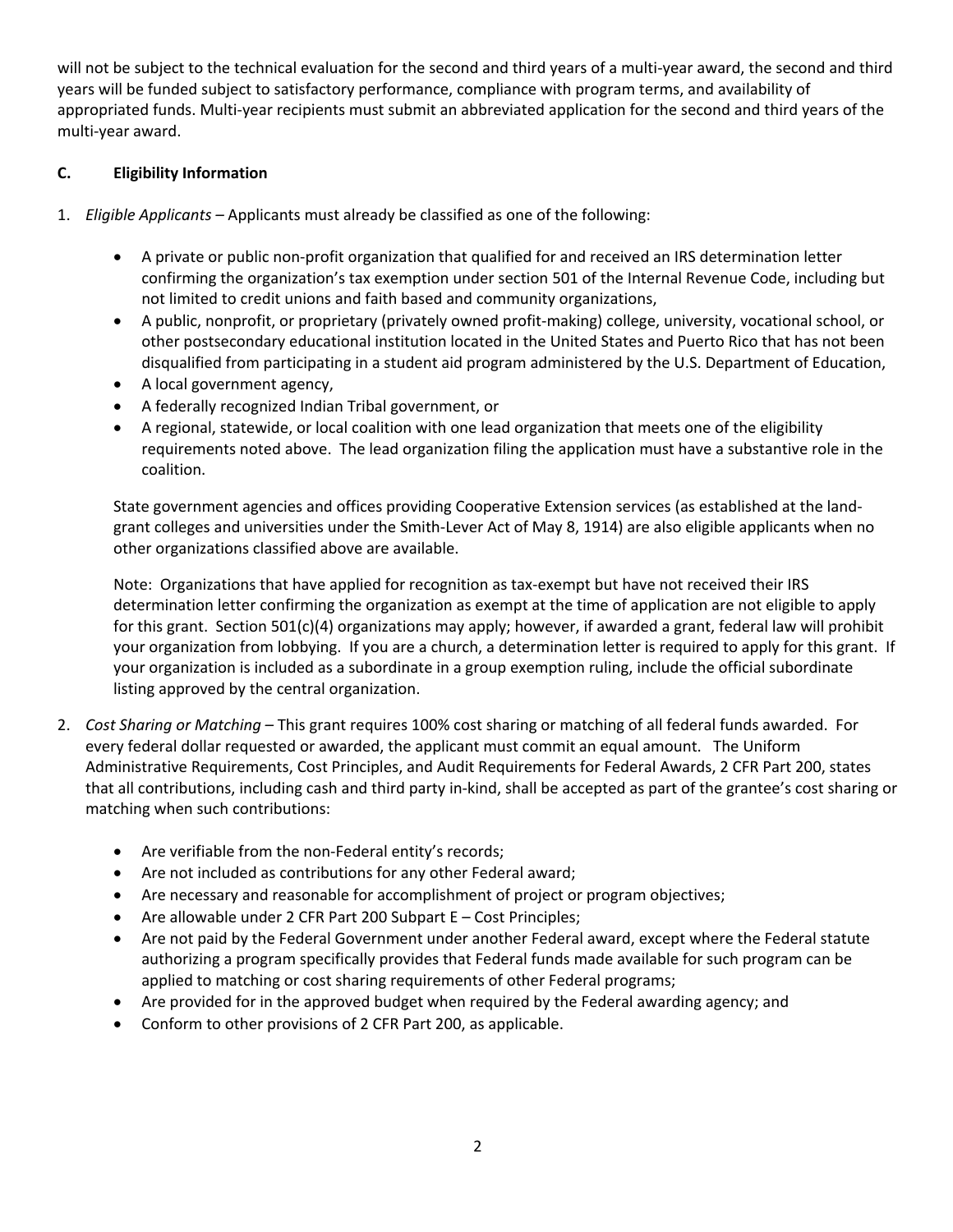- 3. *Other* In addition to 1 and 2 above, the following are part of eligibility consideration.
	- Compliant with federal tax obligations The organization applying must be tax compliant at time of application, prior to award, and must remain in compliance throughout the grant period with all federal tax obligations. This includes filing all required federal information and tax returns and payment of all federal tax, penalties, and interest.
	- Compliant with other federal obligations Organizations with federal nontax debt may not be awarded a grant depending on the circumstances surrounding the debt. We may require additional information to make a final decision if you describe a federal nontax debt in your grant application or if the System for Award Management (SAM) reports a federal nontax debt.
	- Eligible to receive federal financial assistance The organization must not be debarred or suspended from receiving federal financial assistance and must provide certification regarding debarment, suspension, and other responsibility matters as covered in the List of Assurances and Certifications section of the application.
	- Compliant with audit requirements, when applicable Audit requirements applicable to grant award recipients are described in 2 CFR 200.501. A non-federal entity that expends \$750,000 or more in Federal awards during its fiscal year is required to have a single audit conducted in accordance with 2 CFR 200.514. Organizations with other than unmodified opinion will be asked the actions taken to correct the identified concern.
	- Submit required reports timely If your organization received a VITA grant or Tax Counseling for the Elderly (TCE) grant in prior years, timely submission of required reports is a pre-requisite for consideration of future grant opportunities.
	- Submission of Multiple Applications Organizations can submit only one application per announcement (CFDA #) however there is no limit to an organization applying for more than one federal grant opportunity.

## **D. Application and Submission Information**

1. *Address to Request Application Package –* The application package is available electronically on Grants.gov. Using the Search for Grant Opportunities feature, refine the search to CFDA Number 21.009 or funding opportunity number VITA-2023. Key to the VITA program is the electronic transmission of tax returns; an organization without the initial resources to obtain the application electronically is most likely not a good match.

2. *Content and Form of Application Submission –*IRS Publication 4671, *VITA Grant Program Overview and Application Instructions, contains detailed instructions for application submission and required components*. All applications must be submitted electronically through Grants.gov.

- a. Pre-application and letters of intent are not required or encouraged.
- b. The Narrative is limited to 55 pages, double spaced, Arial or Calibri font 12. The page limit does not include attachments; however, attachments should not be used to circumvent the narrative page limit.
- c. The application components for all **competitive** applicants are:
	- *Application for Federal Assistance, Standard Form 424*
	- *Confirmation of Non-Profit Eligibility or Postsecondary School Accreditation*
	- *Narrative -3 sections required: Program, Civil Rights, Financial Operations*
	- *Other attachments, if applicable*
	- *Form 13977, VITA Grant Budget Plan*
	- *Form 13978, Projected Operations, VITA Grant Application*
	- *Form 14335. Contact Information for VITA & TCE Grant Programs*
	- *Indirect Cost Rate Agreement, if applicable*
	- *Disclosure of Lobbying Activities, Standard Form LLL, if applicable*
- d. The application components for all non-competitive, continuing multi-year applicants are:
	- *Application for Federal Assistance, Standard Form 424*, select Continuation for Type required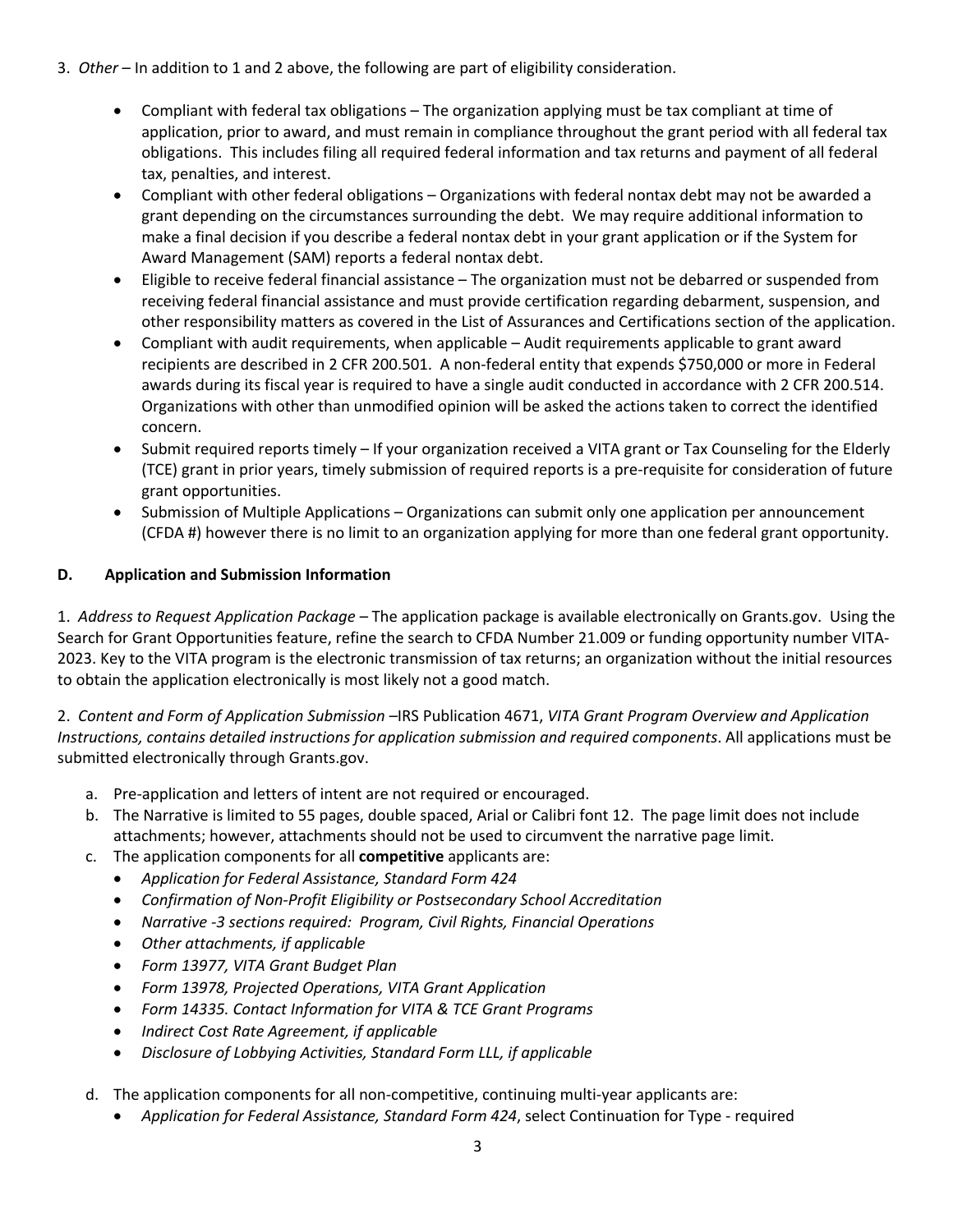- *Narrative* "Program Plan" and "Financial Operation" sections of the Narrative are required only to address significant changes from the prior submission's description about the remaining years of the award.
- *Civil Rights Narrative* required
- *Other attachments*, if applicable
- *Form 13977*, *VITA Grant Budget Plan* required
- *Form 13978, Projected Operations, VITA Grant Application* required
- *Form 14335, Contact Information for VITA & TCE Grant Programs*, if there are changes
- *Indirect Cost Rate Agreement*, if there are changes
- e. Successful applicants receiving the award will not need to submit additional information prior to accepting the award and executing IRS Form 13981, *Grant Agreement*.

3. *Unique Entity Identifier (UEI) and System for Award Management (SAM) –* Each applicant must be registered in SAM at www.sam.gov before submitting its application, provide a unique entity identifier in its application, and continue to maintain an active SAM registration with current information at all times in which it has an active Federal award or an application or plan under consideration by a Federal awarding agency. The IRS cannot make this grant to an applicant until the applicant has complied with all applicable unique entity identifier and SAM requirements and, if an applicant has not fully complied with the requirements by the time the award is ready to be made, the IRS may determine that the applicant is not qualified to receive this grant and use that determination as a basis for awarding the grant to another applicant.

4. *Submission Dates and Times –* To be considered for an award, the application must be successfully submitted to Grants.gov by 11:59 p.m. eastern time on May 31, 2022. Applications not successfully submitted by this time will not be considered. Other methods of submission are not accepted. Proof of timely submission is automatically recorded by Grants.gov. An electronic time stamp is generated within the system when the application is successfully received by Grants.gov. The applicant will receive an acknowledgement of receipt and a tracking number from Grants.gov with the successful transmission of their application. Applicants should print this receipt and save it as proof of timely submission. When the Internal Revenue Service successfully retrieves the application from Grants.gov, Grants.gov will provide an electronic acknowledgment of receipt to the email address of the Authorized Organization Representative (AOR). Proof of timely submission shall be the date and time that Grants.gov receives your application.

5. *Intergovernmental Review –* Executive Order 12372, Intergovernmental Review of Federal Programs, was issued with the desire to foster the intergovernmental partnership and strengthen federalism by relying on state and local processes for the coordination and review of proposed federal financial assistance and direct federal development. The Order allows each state to designate an entity to perform this function. Visit http://www.whitehouse.gov/omb/office-federalfinancial-management to determine if your state is participating. States that are not listed have chosen not to participate in the intergovernmental review process. If you are located within a state that has chosen not to participate, you may send application materials directly to a federal awarding agency.

6. *Funding Restrictions –*In general, expenses are only allowable if they are reasonable and are costs that would not have been incurred but for the VITA program. IRS Publication 4671 provides additional information by cost category along with an exhibit with the most common allowable and unallowable program expenses.

- a. Federal funds may not be used to pay for the activities of screening or return preparation. Non-federal funds may be used to pay these costs and can be used as match.
- b. Purchases of computers, printers or other technology with a cost of over \$1,000 require prior approval.
- c. Cost of food and beverages provided for volunteers at VITA sites is allowable if the purchase meets all OMB established criteria, is a direct cost, and does not exceed \$500 per applicant. Costs in conjunction with an event considered entertainment or social activity is not allowable.
- d. Construction costs are not allowable.
- e. Costs incurred outside the period of performance are not allowable.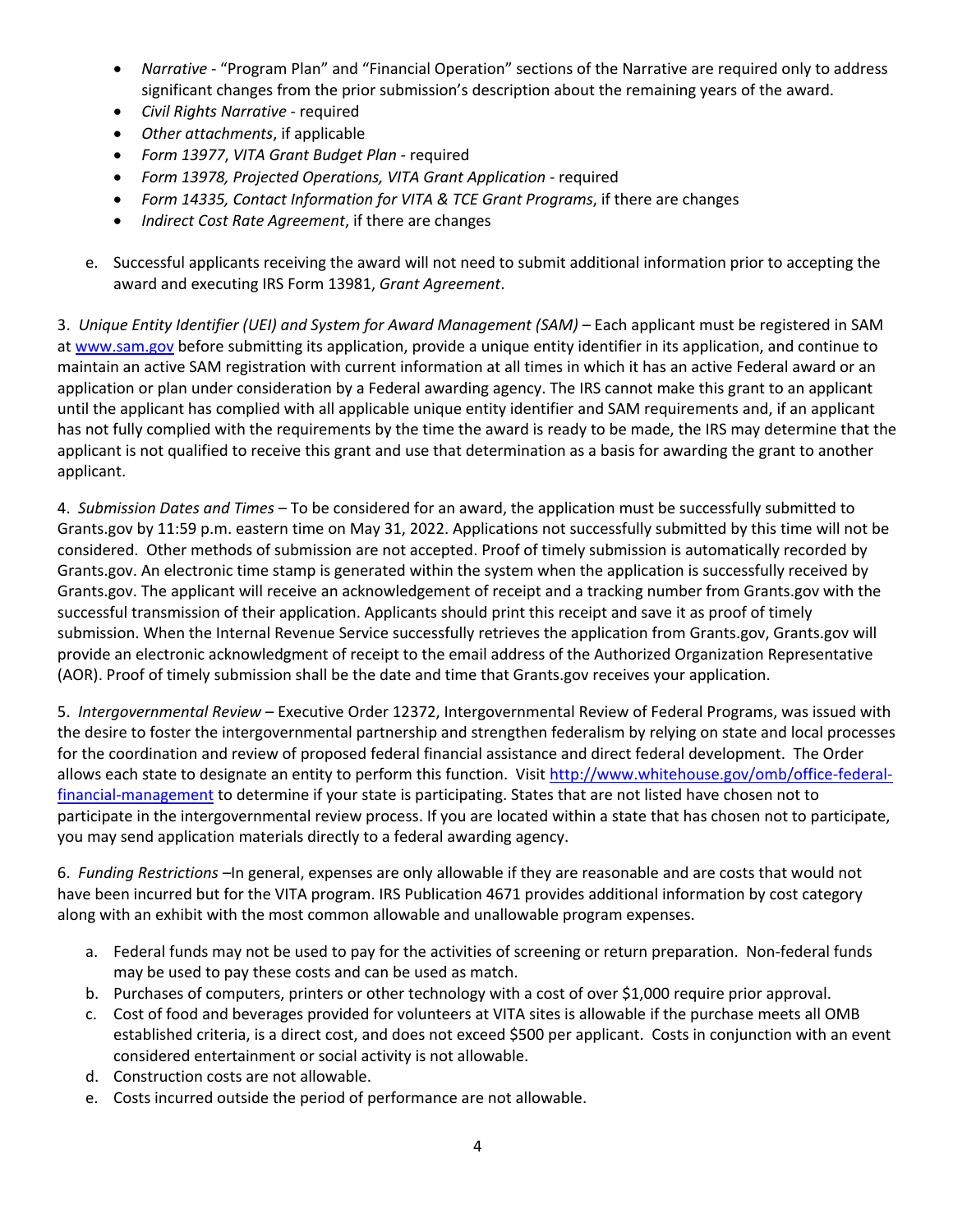7. *Other Submission Requirements –* Applications will only be accepted if submitted electronically through Grants.gov. Instructions for applying for a grant on Grants.gov are found at: http://www.grants.gov/web/grants/applicants/applyfor-grants.html. To download the grant application package under Step 1, search using **CFDA Number 21.009.** Once the package is downloaded and saved to your computer, it can be completed, submitted, and tracked following the instructions provided at the above URL address.

Applications may be downloaded prior to finishing the Grants.gov registration process; however, they may not be submitted until registration is complete. Grants.gov provides instructions for registering an organization at: http://www.grants.gov/web/grants/applicants/organization-registration.html. Depending on whether your organization already has a UEI or SAM registration, registration could take up to **4 weeks** to complete all steps. **START EARLY.**

Organizations applying must have a UEI, an active SAM registration that will not expire prior to successful submission, and active accounts within Grants.gov for the individual submitting and/or authorizing the submission. Applications must ensure they register the individual who is able to make legally binding commitments for the applicant organization as the Authorized Organization Representative (AOR). Approval of the AOR is done by the E-Business Point of Contact (E-Biz POC). When your organization registers with SAM, the assignment of the E-Biz POC is required. A special password is created called the "MPIN" (Marketing Partner Identification Number). This password gives the designated individual the sole authority to designate which staff members are allowed to submit applications electronically through Grants.gov. Organizations should review and confirm the E-Biz POC and contact information in SAM is accurate to prevent delay of Grants.gov application submission.

## **E. Application Review Information**

1. *Criteria –* Competitive applications are reviewed for the following criteria in a technical evaluation. Applications must score 70% (140 points) or more in the technical evaluation to receive an evaluation by the SPEC Grant Program Office (GPO).

Technical Evaluation Criteria:

- a. *Experience with Low Income and/or Return Preparation – 0-64 points*
- b. *Strength of Program – 0-50 points*
- c. *VITA Target Audience – 0-38 points*
- d. *Ability to Partner or Collaborate with Multiple Organizations – 0-4 points*
- e. *Sustainability and Growth Strategy – 0-4 points*
- f. *Quality Control Process – 0-20 points*
- g. *Program Measures – 0-20 points*

2. *Review and Selection Process* – Parts of eligibility screening, technical review and GPO evaluation may occur simultaneously. **Technical reviews** are conducted by IRS field employees with extensive knowledge of the Volunteer Income Tax Assistance or Tax Counseling for the Elderly programs. **GPO evaluation** considers geographic dispersion of grants and risks posed by applicants.

- a. Geographic Dispersion of Grants Considers applicant's target audience and plans to provide service. Ensures funds are provided throughout all states, DC and Puerto Rico when eligible applicants are identified. To be eligible, organizations must meet eligibility requirements and score 140 or higher on the technical evaluation.
- b. Budget Information Review Considers budget information including proposed budget, matching funds, appropriateness of funds sought for quantity of returns proposed and the level of outreach and educational activities and services related to financial education in connection with tax return preparation, reasonableness of expenses, and financial operations including the applicant's ability to effectively implement statutory, regulatory, or other requirements imposed on non-Federal entities.
- c. Prior Year Grant Performance Considers delivery to plan, cooperation with requests for information and submission of required reporting. It also includes reports and findings from audits performed under 2 CFR 200 Subpart F – Audit Requirements and the reports and findings of any other available audits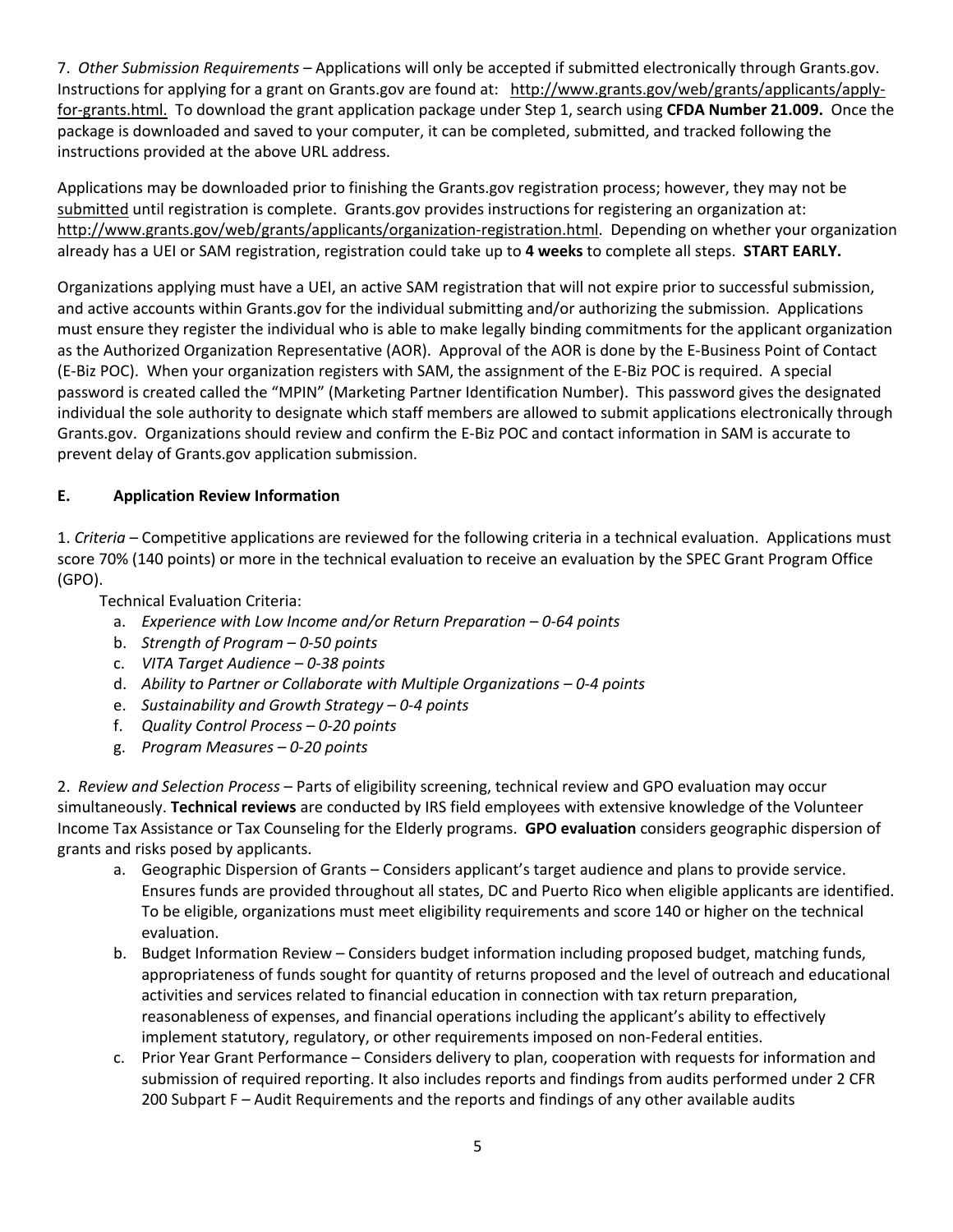d. Eligibility requirements – Processing may occur simultaneously so GPO evaluation may occur prior to when final eligibility checks are completed. Eligibility requirements include review of OMB designated repositories of governmentwide data that contains information concerning IRS tax compliance, SAM registration, governmentwide suspension and debarment (2 CFR Part 180) and the non-public segment of the OMBdesignated integrity and performance system accessible through SAM (currently the Federal Awardee Performance and Integrity Information System (FAPIIS) found at https://www.fapiis.gov/).

Recommendations are made by the GPO through management. Final selections of grant recipients are made by the Director, Stakeholder Partnerships, Education and Communication.

3. *Integrity and Performance System –* Prior to making an award, the GPO is required to review and consider any information about the applicant that is in the designated integrity and performance system accessible through SAM, currently the Federal Awardee Performance and Integrity Information System (FAPIIS) found at https://www.fapiis.gov. At a minimum, the information in the system for a prior Federal award recipient must demonstrate a satisfactory record of executing programs or activities under Federal grants, cooperative agreements, or procurement awards; and integrity and business ethics.

An applicant, at its option, may review information in FAPIIS and comment on any information about itself that a Federal awarding agency previously entered and is currently in FAPIIS. Any comments are input directly into FAPIIS. The GPO will consider any comments by the applicant, in addition to the other information in FAPIIS, in making a judgment about the applicant's integrity, business ethics, and record of performance under Federal awards when completing the review of risk posed by applicants as described in 2 CFR 200.205.

4. *Anticipated Announcement and Federal Award Dates –* All awards (continuing multi-year and competitive awards) and non-awards are generally announced the first week of October. Organizations that do not meet eligibility requirements may be informed earlier.

# **F. Federal Award Administration Information**

1. *Federal Award Notices* – Successful applicants will receive an email and grant agreement detailing the amount of funds awarded, match required, terms and conditions, and reporting requirements. The package will also include any questions, comments, or concerns noted on the budget or in the program plan, and for competitive applications, feedback from the technical review. Organizations have 20 calendar days to accept the award and provide requested information. Details on the information required to accept the award can be found at the following URL: http://www.irs.gov/Individuals/VITA-Grant-Recipient.

2. *Administrative and National Policy Requirements –* IRS Publication 4671 contains a section on assurances and certifications along with Appendix A, Exhibit 2, *List of Assurances and Certifications*, which were part of the national policy requirements agreed to during the application process. VITA and TCE grant recipients will also find additional information about the grant, reporting, and reviews in IRS Publication 4883, *Grant Programs Resource Guide*. It contains a sample of IRS Form 13981, *Grant Agreement.* The terms and conditions covering the administrative and national policy requirements, grant terms and conditions, and reporting requirements are available electronically in Publication 5247, *Volunteer Income Tax Assistance (VITA) Terms and Conditions*, located on irs.gov. In addition, organizations are required to sign IRS Form 13533, *VITA/TCE Partner Sponsor Agreement*, providing assurances that they will operate their VITA program within the program requirements and ensure that each volunteer has agreed to IRS Form 13615, *Volunteer Standards of Conduct Agreement – VITA/TCE Programs*. All forms and publications are available on IRS.gov.

3. *Reporting –* Publication 5247 provides the reporting requirements along with the method and point of submission. Financial reports (Standard Form 425) are to be submitted electronically through the Payment Management System and within 90 days of project end date. The Cash Transaction Report is submitted quarterly. The Financial Status Report is submitted at the end of the performance period. Interim reporting is required periodically to inform IRS of key